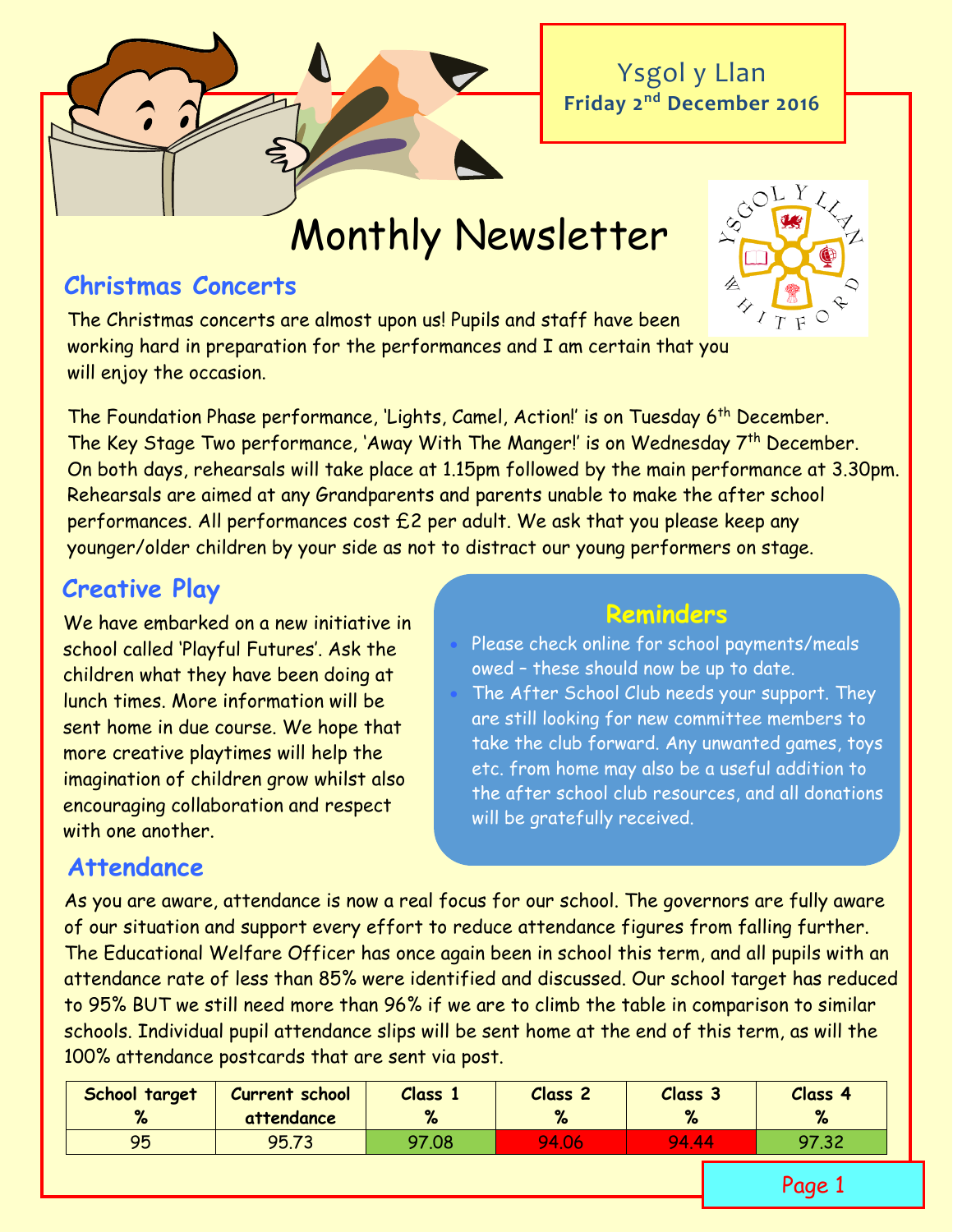## **Christmas Fair**

The Christmas Fair was a HUGE success. I want to thank the Friends committee and all class representatives for helping to organise and prepare for the event. Also, thank you to the staff for helping to run the stalls and all families for donating towards the fair and turning up on the night. The feedback from the children and adults was very positive, so well done everyone. To date, approximately £800 profit has been raised. Fabulous work all!

# **Cyber-bullying**

We always do our best to resolve issues in school and take all bullying issues seriously. We have recently begun a new programme called KiVa. This means 'nice' and we endeavour to be a nice school. We want pupils to understand what bullying is and how outsiders/bystanders can affect the situation. If you want to know more about this programme, please ask in school.

This term, PC Mel discussed cyber-bullying with our older pupils. One incident had been brought to our attention and PC Mel is happy to provide some materials for parents. Now would be a good time to check what your child currently accesses at home, to be familiar with what online social activity they are involved in and discuss if they have experienced anything upsetting. Parental controls can be put in place at home and this may be something that you wish to explore. We will try to put more e-safety materials/websites on our school website to support parents.



By teaching our children respect, they will learn how to respect themselves and others. It begins with us.

www.TheRespectChallenge.com.au

# **Athletics**

A huge well done to all pupils who took part in athletics tournament this term. 2<sup>nd</sup> place out of 9 schools in the area tournament and then a very credible 4<sup>th</sup> place in the Flintshire finals. A special mention should go out to Heather who fractured her foot during the first area tournament but helped the school progress through her successful initial field events.



# **Yr 3/4 Football Team**

A huge congratulations to the Year 3 & 4 football team who took part in the Holywell Town FC football festival. They were very unfortunate to come runners up. They were amazing throughout the tournament and won all but one of their games.



# **The Teaching Profession**

Teaching is a profession where all teachers and associated school staff within this school should be treated with respect, from pupils and parents. I would like to remind parents that they may come and speak with me personally if they do have an issue with anything related to school. Please refrain from putting any suggestive or negative comments on social media and from talking in front of children about staff within the school. Thank you!